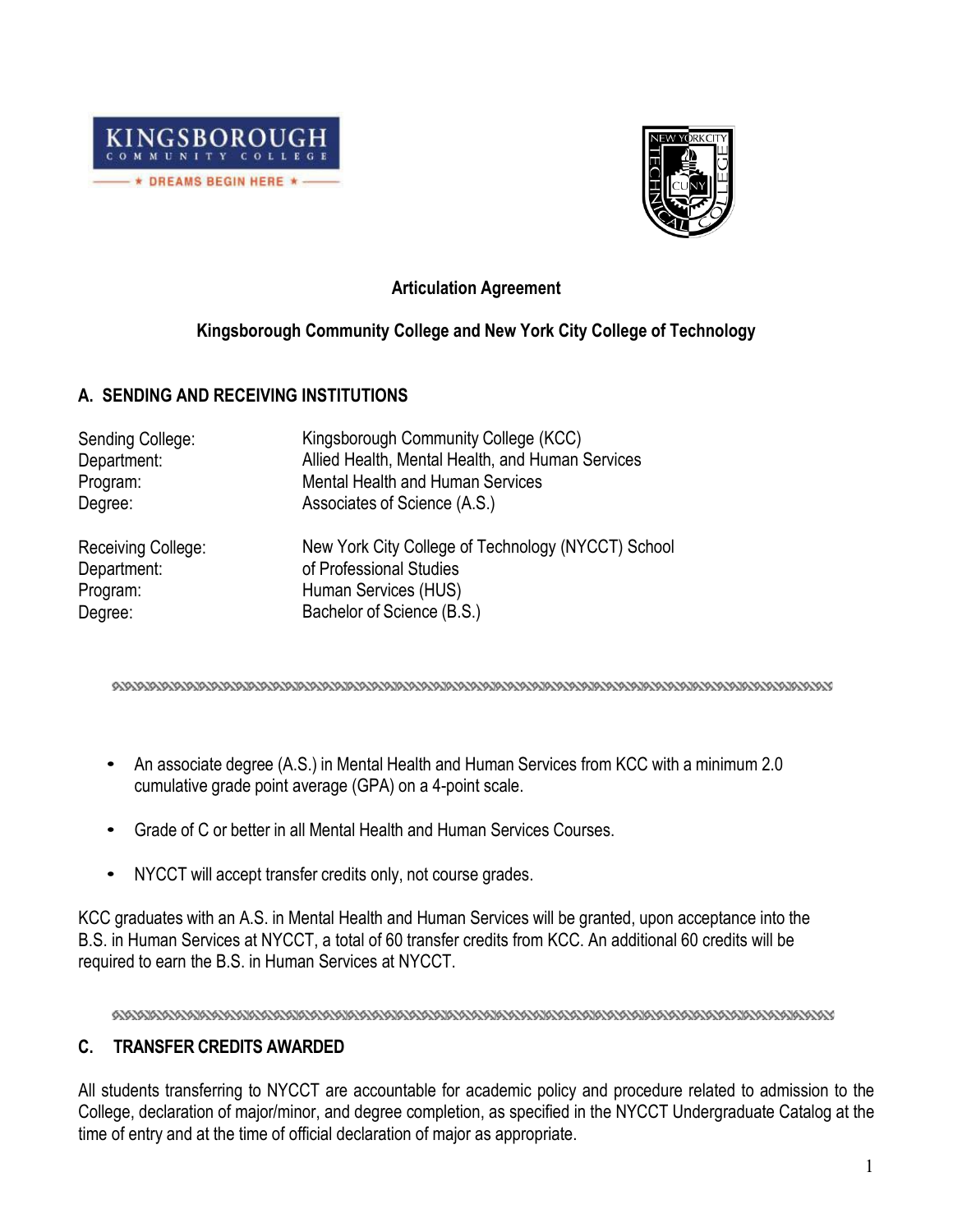The following table indicates the courses required for completing the B.S. in Human Services at NYCCT. **Note**: Students at NYCCT must complete two courses designated Writing Intensive (WI) for the baccalaureate level, one from Liberal Arts and one from the major.

CUNY Pathways Key:

| RC = Required Core     | LPS-Life/Phy Sci            |
|------------------------|-----------------------------|
| $CO =$ College Option  | $E1$ ; $E2$ -Eng Comp I, II |
| FC = Flexible Core     | MQR-Math/Quan.Reasoning     |
| WI = Writing Intensive | IS-Ind/Society              |

SW-Scientific World WC-World Cultures US-US Exp/Diversity

| KCC (A.S.) Mental Health & Human Services Transfer Credits                                                                             |                              |                 |                |
|----------------------------------------------------------------------------------------------------------------------------------------|------------------------------|-----------------|----------------|
| Awarded                                                                                                                                | Area                         | <b>KCC</b>      | <b>Credits</b> |
| I. Required Core (4 courses, 12 credits)                                                                                               |                              |                 |                |
| <b>ENG 1200 English Composition I</b>                                                                                                  | E <sub>1</sub> RC            | 3               | $\overline{3}$ |
| <b>ENG 2400 English Composition II</b>                                                                                                 | E <sub>2</sub> RC            | 3               | 3              |
| Mathematical & Quantitative Reasoning                                                                                                  | <b>MQR RC</b>                | 3               | $\overline{3}$ |
| Life and Physical Sciences                                                                                                             | LPS RC                       | $\overline{3}$  | 3              |
| II. Flexible Core 6 courses, 18 credits)                                                                                               |                              |                 |                |
| World Culture & Global Issues                                                                                                          | <b>WC</b><br><b>FC</b>       | 3               | $\overline{3}$ |
| US Experience & Diversity                                                                                                              | $\overline{US}$<br>FC        | 3               | $\overline{3}$ |
| <b>Creative Expression</b>                                                                                                             | CE<br>FC                     | 3               | $\overline{3}$ |
| Individual & Society:                                                                                                                  | FC<br>$\overline{S}$         | 3               | 3              |
| Scientific World                                                                                                                       | FC<br>$\overline{\text{SW}}$ | 3               | 3              |
| <b>Another Flexible Core Course</b>                                                                                                    | FC                           | $\overline{3}$  | $\overline{3}$ |
| <b>Total General Education Common Core Credits</b>                                                                                     | <b>Subtotal</b>              | $\overline{30}$ | 30             |
| A.S. in Mental Health & Human Services Core Discipline Related                                                                         |                              |                 |                |
| Courses (10 courses, 30 credits)                                                                                                       |                              |                 |                |
| MH 1100 Introduction to Human Services                                                                                                 |                              | 3               | 3              |
| PSY 1100 General Psychology                                                                                                            |                              | 3               | $\overline{3}$ |
| PSY 3200 Human Growth & Development                                                                                                    |                              | 3               | $\overline{3}$ |
| PSY 3600 Abnormal Psychology                                                                                                           |                              | 3               | $\overline{3}$ |
| MH 3000 Human Services Organization                                                                                                    |                              | $\overline{3}$  | $\overline{3}$ |
| MH 3100 Principals of Interviewing & Group Leadership<br><b>OR</b> MH 3700 Introduction to Domestic Violence                           |                              | 3               | $\overline{3}$ |
| MH 3400 Mental Health Practices with Vulnerable Populations OR MH<br>3800 Assessment and Intervention with Domestic Violence Survivors |                              | 3               | 3              |
| MH 9801 Supervised Instructional Experience in Mental Health                                                                           |                              | 3               | $\overline{3}$ |
| MH 9802 Supervised Instructional Experience in Mental Health                                                                           |                              | 3               | 3              |
| MH 3500 Introduction to Gerontology                                                                                                    |                              | $\overline{3}$  | $\overline{3}$ |
|                                                                                                                                        | <b>Subtotal</b>              | 30              | 30             |
| <b>Total A.S. Degree Requirements</b>                                                                                                  |                              | 60              | 60             |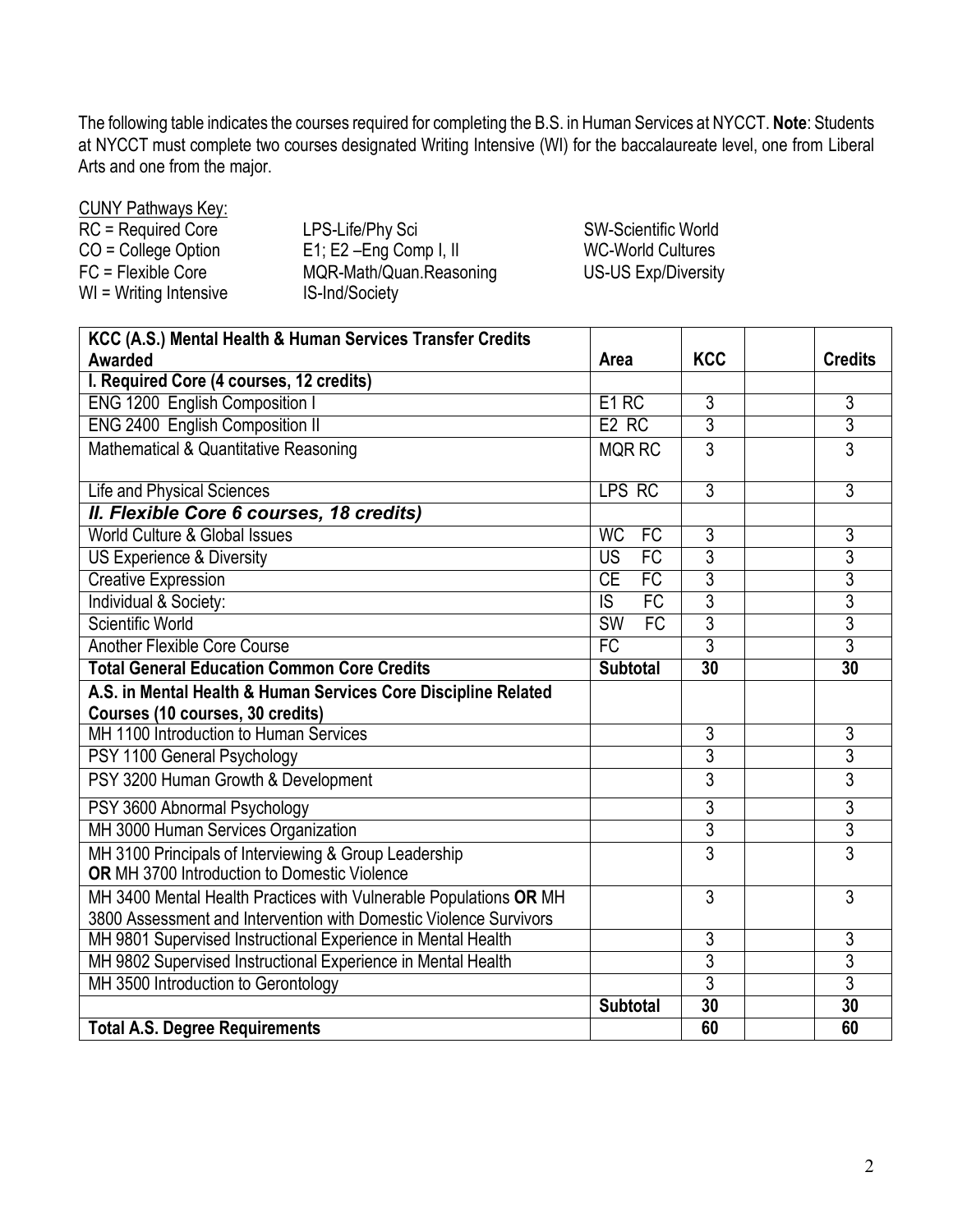| <b>NYCCT B.S. in Human Services Courses (63 Credits)</b>                | Area                  |        | <b>NYCCT</b>   | <b>Credits</b>          |
|-------------------------------------------------------------------------|-----------------------|--------|----------------|-------------------------|
| I College Option                                                        |                       |        |                |                         |
| <b>Interdisciplinary Course</b>                                         | C <sub>O</sub>        |        | 3              | 3                       |
| COM 1330 Effective Speaking or Liberal Arts Course (if student has      | CO                    |        | $\overline{3}$ | $\overline{3}$          |
| already taken oral communication)                                       |                       |        |                |                         |
|                                                                         | <b>Subtotal</b>       |        | 6              | $6\phantom{1}6$         |
| Il Program Core Discipline Related Courses (14 courses,                 |                       |        |                |                         |
| 42 credits)                                                             |                       |        |                |                         |
| Any HEA 1102 Community Health OR HEA 1108Women's Health OR              | Bachelor              |        | 3              | $\overline{\mathbf{3}}$ |
| HEA 1100 Human Sexuality OR HEA1400 HIV/AIDS                            | Health<br>Requirement |        |                |                         |
| Any Government Course (US Experience & Diversity)                       |                       |        | $\mathbf{3}$   | 3                       |
| HUS 3501 Counseling Methods                                             |                       |        | $\overline{3}$ | $\overline{3}$          |
| <b>HUS 3503 Case Management</b>                                         |                       |        | $\overline{3}$ | $\overline{3}$          |
| <b>HUS 3504 Group Process &amp; Practice</b>                            |                       |        | $\overline{3}$ | $\overline{3}$          |
| HEA 3502 Drugs & Personal Health OR HEA 3505 Children &                 |                       |        | 3              | $\overline{3}$          |
| Adolescent Health OR HEA 3507 Trauma Informed Practice OR               |                       |        |                |                         |
| HEA 3508 Health of Vulnerable Populations OR HEA 3510 Social Policy     |                       |        |                |                         |
| in Human Services                                                       |                       |        |                |                         |
| HUS 3602 Alcohol and Substance Abuse Treatment, OR HUS 3603Human        |                       |        | 3              | 3                       |
| Services, Diversity, and Intersectionality OR HUS 3605 ChildWelfare and |                       |        |                |                         |
| Family Services OR HUS 3608 Human Services Practicum with Vulnerable    |                       |        |                |                         |
| Populations OR HUS 3609 Human Services and the Criminal Justice         |                       |        |                |                         |
| <b>System</b>                                                           |                       |        |                |                         |
| HUS 3610 Research Methods                                               |                       |        | 3              | 3                       |
| HUS 4700 Professional Internship I                                      | WI                    |        | $\overline{3}$ | $\overline{3}$          |
| HUS 4801 Professional Internship II                                     | WI                    |        | 4              | 4                       |
| HUS 4802 Volunteerism                                                   |                       |        | $\overline{2}$ | $\overline{2}$          |
| HUS 4803 Resource Development                                           |                       |        | 3              | 3                       |
| <b>HUS 4804 Management Concepts</b>                                     |                       |        | $\overline{3}$ | $\overline{3}$          |
| MAT 1272 Statistics (In addition to MQR)                                |                       |        | 3              | $\overline{3}$          |
| SOCxxxx (If not taken at KCC take another Liberal Arts)                 |                       |        | $\overline{3}$ | $\overline{3}$          |
|                                                                         | Subtotal              |        | 45             | 45                      |
|                                                                         | <b>Subtotal</b>       | I & II | 51             | 51                      |
| III Electives, Courses to Make 120 Credits, 60 credits of               |                       |        |                |                         |
| <b>Liberal Arts</b>                                                     |                       |        |                |                         |
| Liberal Arts (any level)                                                | <b>Subtotal</b>       |        | 9              | 9                       |
|                                                                         |                       |        |                |                         |
| <b>Total Credits Taken at NYCCT</b>                                     |                       |        | 60             | 60                      |
| <b>Total Credits for the B.S. in Human Services</b>                     |                       |        | 120            | 120                     |

In addition to requirements of the AS degree, City Tech bachelor's degree students are required to take one Writing Intensive (WI) course in the major and one WI course in the liberal arts and sciences. **All graduates must also satisfy CUNY Pathways requirements.**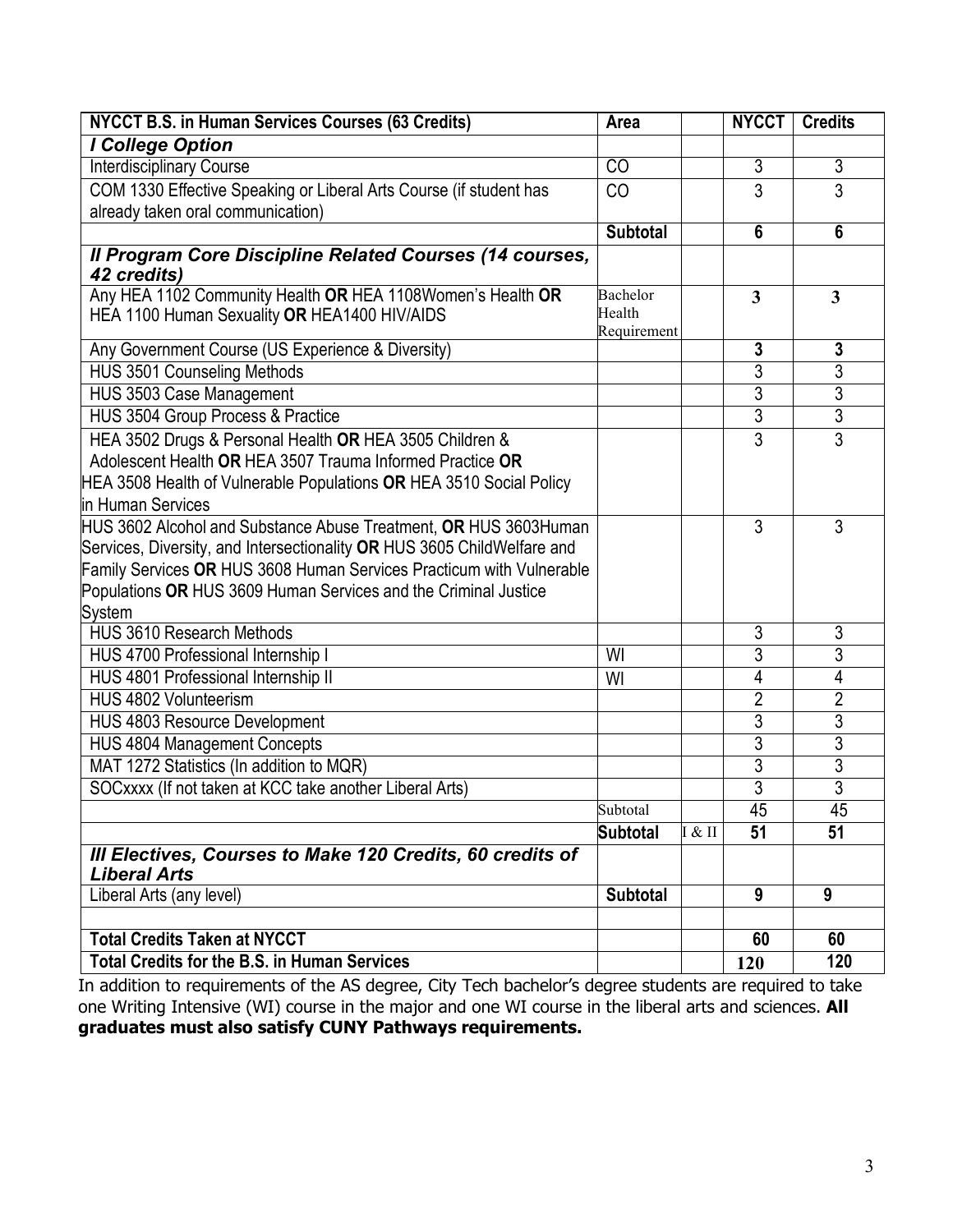## **COURSE EQUIVALENCIES**

| <b>KCC Mental Health &amp; Human Services</b>        |   | <b>NYCCT Courses</b>                              | Cr |
|------------------------------------------------------|---|---------------------------------------------------|----|
| MH 1100 Introduction to Human Services               |   | <b>HUS 1101 Introduction to Human Services</b>    | 3  |
| PSY 3200 Human Growth & Development                  |   | HUS 1201 Elements of Counseling                   | 3  |
| PSY 3600 Abnormal Psychology                         | 3 | HUS 1202 Community Mental Health                  | 3  |
| MH 3000 Human Services Organization                  | 3 | <b>HUS 1203 Human Service Seminar</b>             | 3  |
| MH 3100 Principals of Interviewing & Group           | 3 | HUS 1206 Group Dynamics                           | 3  |
| Leadership OR MH 3700 Introduction to Domestic       |   |                                                   |    |
| Violence                                             |   |                                                   |    |
| MH 3400 Mental Health Practices with Vulnerable      | 3 | <b>HUS 2307 Community Organization</b>            | 3  |
| Populations OR MH 3800 Assessment &                  |   |                                                   |    |
| <b>Intervention with Domestic Violence Survivors</b> |   |                                                   |    |
| MH 3500 Introduction to Gerontology                  | 3 | HUS 2401 Introduction to Gerontology              | 3  |
| MH 9801 Supervised Instructional Experience in       | 3 | HUS 2305 Field Practicum I                        | 3  |
| <b>Mental Health</b>                                 |   |                                                   |    |
| MH 9802 Supervised Instructional Experience in       | 3 | HUS 2405 Field Practicum II                       | 3  |
| <b>Mental Health</b>                                 |   |                                                   |    |
| PSY 1100 General Psychology                          | 3 | PSY 1101 Introduction to Psychology (Liberal Arts | 3  |
|                                                      |   | Dept. Required Individual & Society Course)       |    |

# **D. ARTICULATION AGREEMENT FOLLOW-UP PROCEDURES**

#### **1. Procedures for reviewing, updating, modifying or terminating agreement**:

KCC and NYCCT faculty will review and analyze the strength of the curriculum and the success of students on an annual basis as part of their annual assessment activities. Modifications will be made as required. When either of the programs undergoes changes, this articulation agreement will be reviewed and revised as necessary by appropriate faculty from each institution.

#### **2. Procedures for evaluating the agreement, i.e., tracking the number of students who transfer under the articulation agreement and their success**:

The CUNY Institutional Research Database will be used to track performance (GPA) and persistence (in terms of retention) of all KCC students who transfer to CUNY senior colleges.

#### **3. Sending and receiving college procedures for publicizing the agreement, e.g., college catalogs, transfer adviser, websites, etc.**:

KCC and NYCCT will collaborate in publicizing this agreement on their websites and in their catalogs. They will share brochures and other marketing materials including web-based promotions. Transfer advisors will be made aware of this agreement and will have available all necessary materials to publicize the agreement to the students with whom they work. Academic advisors at KCC will recommend to eligible students the NYCCT B.S. Human Services program.